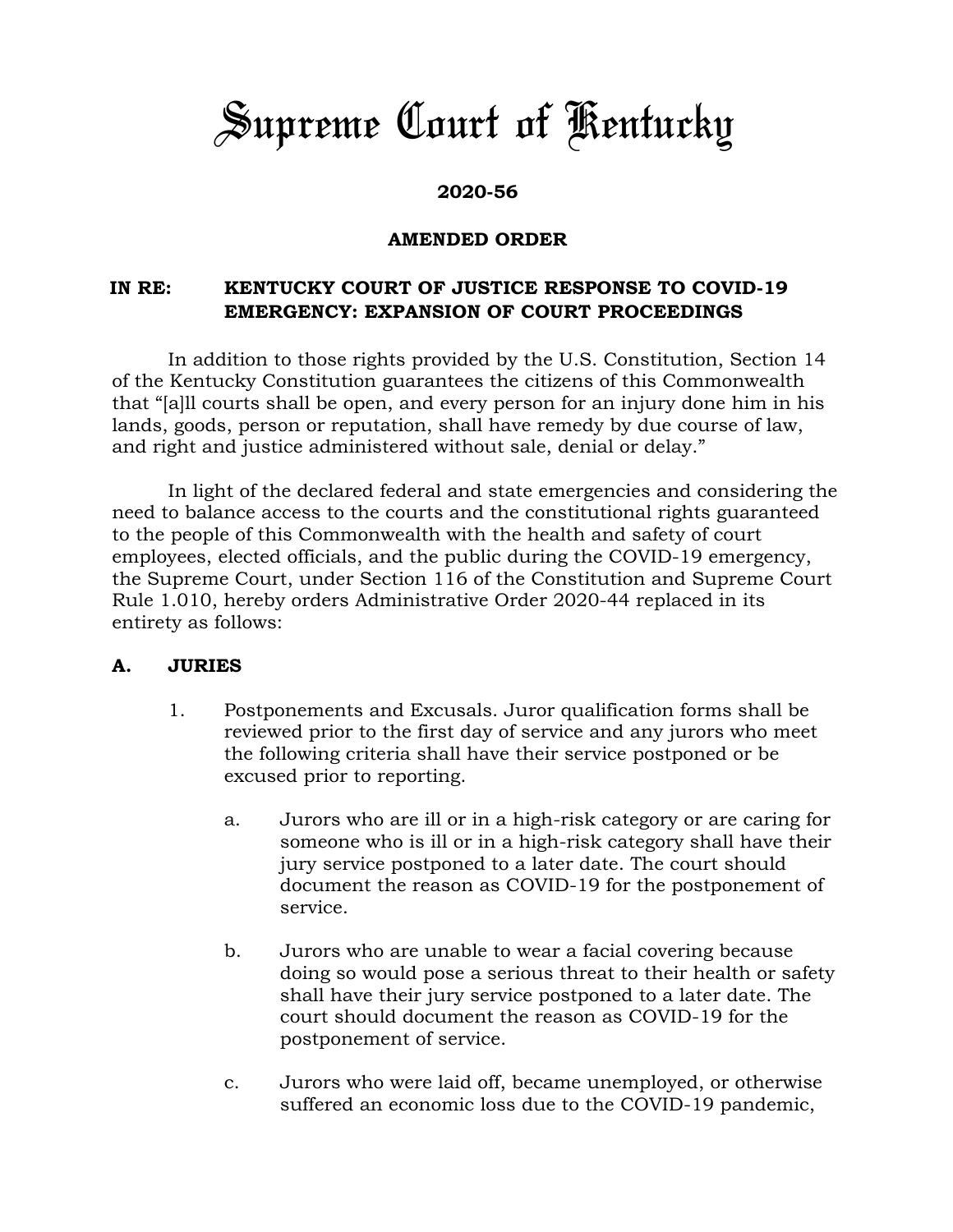and who show they would suffer further economic loss as a result of jury service, shall be excused for undue hardship.

2. Petit Jurors and Jury Trials. Criminal jury trials may resume after August 1, 2020, with in-custody trials taking priority over all other matters. Civil jury trials may resume after October 1, 2020.

Jury trials shall only resume if the trial judge determines in his or her discretion, after having considered local public health conditions and the health and safety requirements established by the Supreme Court, that it is advisable.

- a. Jury trials and voir dire must be conducted at a court facility in the county, unless otherwise authorized by the Supreme Court in accordance with KRS 26A.100.
- b. Petit juror orientation shall be conducted by one of the following formats, as directed by the chief circuit judge:
	- i. Requiring petit jurors to read juror reporting information posted on each county's juror information page on the Kentucky Court of Justice website or requiring jurors to watch the statewide videos entitled "Jury service: A jury of your peers starts with you" (Video #2) and "Jury service: A fair trial starts with you" (Video #3) on the Jury Service page located on the Kentucky Court of Justice website; or
	- ii. Requiring petit jurors to participate in a remote video or audio orientation using telephonic or video technology such as Zoom, Skype, etc., which shall be conducted in the same manner as an in-person juror orientation; or
	- iii. Requiring petit jurors to attend orientation as part of the voir dire proceedings. Jury panels shall be subdivided into smaller groups so that there is six (6) feet distance between all jurors in the courtroom at all times. The Jury Management Program may be utilized for grouping.
- c. Voir dire shall be conducted in smaller groups with staggered reporting times and over the course of multiple days, if necessary.
- d. In all cases scheduled for a jury trial, a final pretrial conference shall be conducted no more than three days prior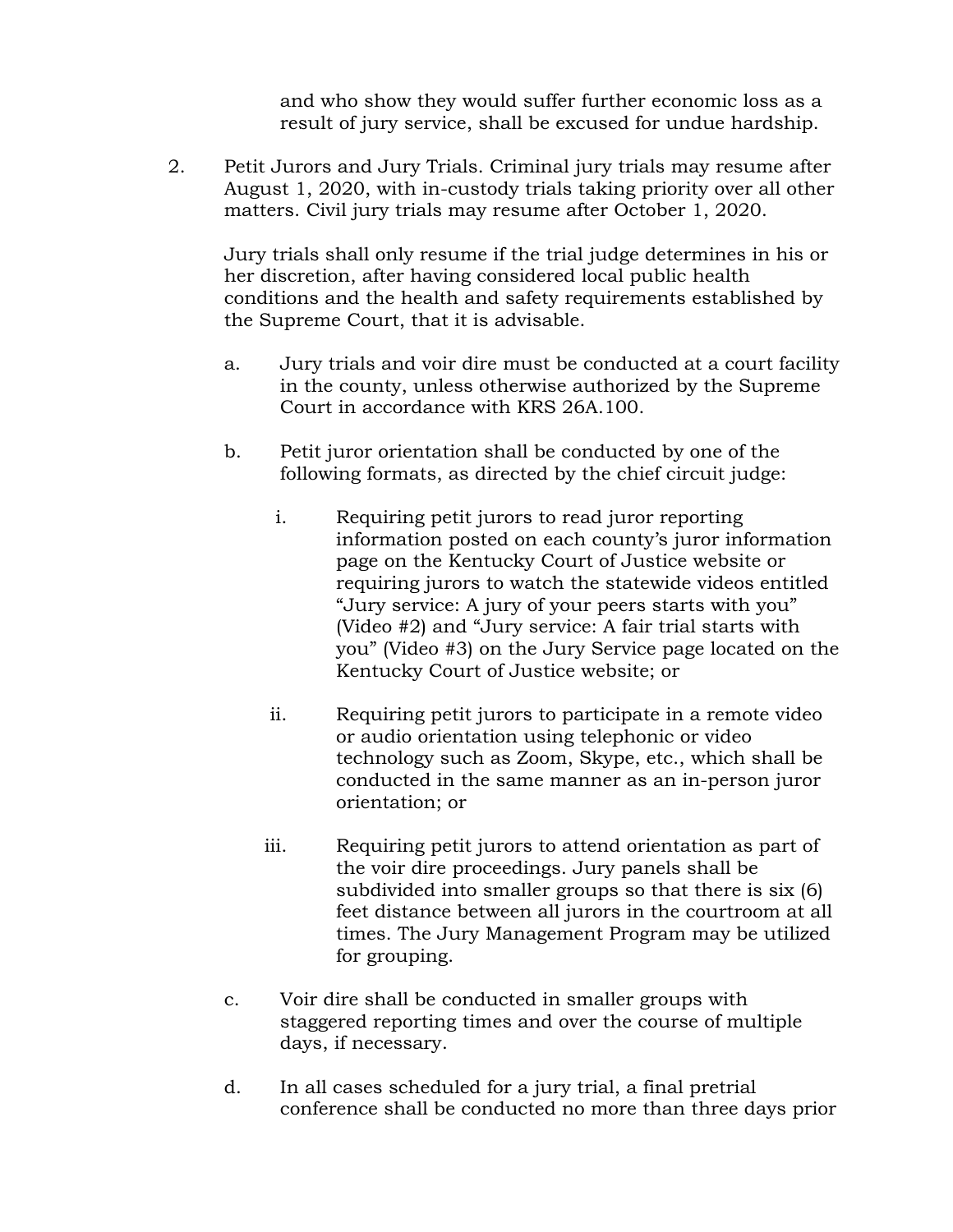to the date of trial. If jurors still need to report for a jury trial, they shall be notified after the final pretrial conference.

- e. Bench conferences shall be conducted outside the presence of the jury where a complete record can be made while still maintaining appropriate social distancing.
- f. The use of technology to publish exhibits to the parties, counsel, and jurors should be strongly encouraged, with preservation of the exhibits shown.
- g. Attorneys shall be granted a reasonable continuance if they or their clients are ill or in a high-risk category or are caring for someone who is ill or in a high-risk category.
- h. Access to view jury trials must be provided to members of the public and media. However, in-person viewing shall be subject to the social distancing, capacity limitations, and other restrictions set out in this Order or any other subsequent Order issued by this Court. If there is no room for members of the public or media to be inside the courtroom, the court shall provide access to view the trial by live audio or video or by digital recording.
- 3. Grand Jury Proceedings. A grand jury may be conducted remotely via available telephonic or video technology, subject to applicable Rules of Criminal Procedure. The indictment may be returned to the circuit judge using available technology. If a grand juror is unable to participate remotely, the chief circuit judge shall excuse that grand juror either temporarily or permanently and swear another grand juror from the current jury panel in place of the one excused.
	- a. Access to view the return of indictments pursuant to RCr 5.20 must be provided to members of the public and media. Access may be provided by live audio or video or by digital recording.
	- b. Any case where the 60-day period in RCr 5.22(3) or an extension thereof was tolled by operation of Administrative Order 2020-28 shall be presented to the grand jury on or before July 30, 2020. The Commonwealth's Attorney is encouraged to give priority to cases where the defendant is in custody and proceedings have been tolled by the Supreme Court's response to the COVID-19 emergency.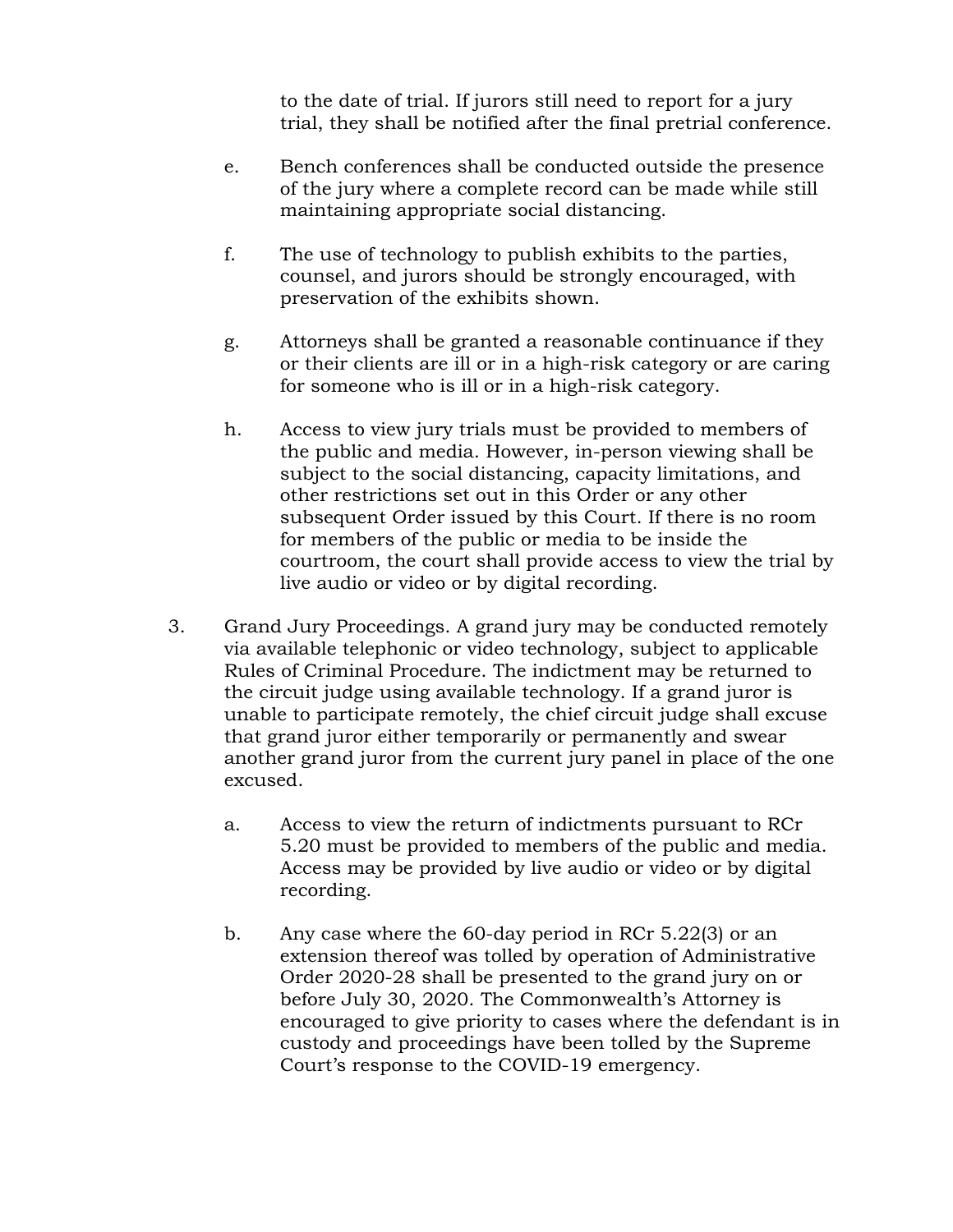- c. Existing grand jury panels may be extended at the discretion of the court, subject to the 20-day limitation set out in AP Part II, Sec. 19(3).
- d. If an existing grand jury panel is unable to be extended, juror education shall be conducted by one of the following formats, as directed by the chief circuit judge:
	- i. Requiring grand jurors to read juror reporting information posted on each county's juror information page on the Kentucky Court of Justice website or requiring grand jurors to watch the statewide videos entitled "Jury service: A jury of your peers starts with you" (Video #2) and "Jury service: A fair trial starts with you" (Video #3) on the Jury Service page located on the Kentucky Court of Justice website; or
	- ii. Requiring grand jurors to participate in a remote video or audio orientation using telephonic or video technology such as Zoom, Skype, etc., which shall be conducted in the same manner as an in-person grand jury orientation; or
	- iii. Requiring grand jurors to report in person for orientation on the date they report for grand jury service. Grand jury panels shall be subdivided into smaller groups with staggered reporting times. The Jury Management Program may be utilized for grouping.
- e. The Chief Circuit Judge shall ensure that each designated grand juror orientation area is demarked with six-foot spacing to maintain appropriate social distancing.
- 4. Health and safety precautions. The following health and safety precautions for grand jury proceedings and jury trials must be followed:
	- a. Grand jury proceedings must be conducted in a large ventilated space so that there is six (6) feet distance between all jurors in the courtroom at all times. If the designated grand jury area is not large enough, then grand jury proceedings shall be conducted in the courtroom.
	- b. For grand jury proceedings, the judge presiding over the grand jury and the Commonwealth Attorney shall ensure that each designated area is demarked to maintain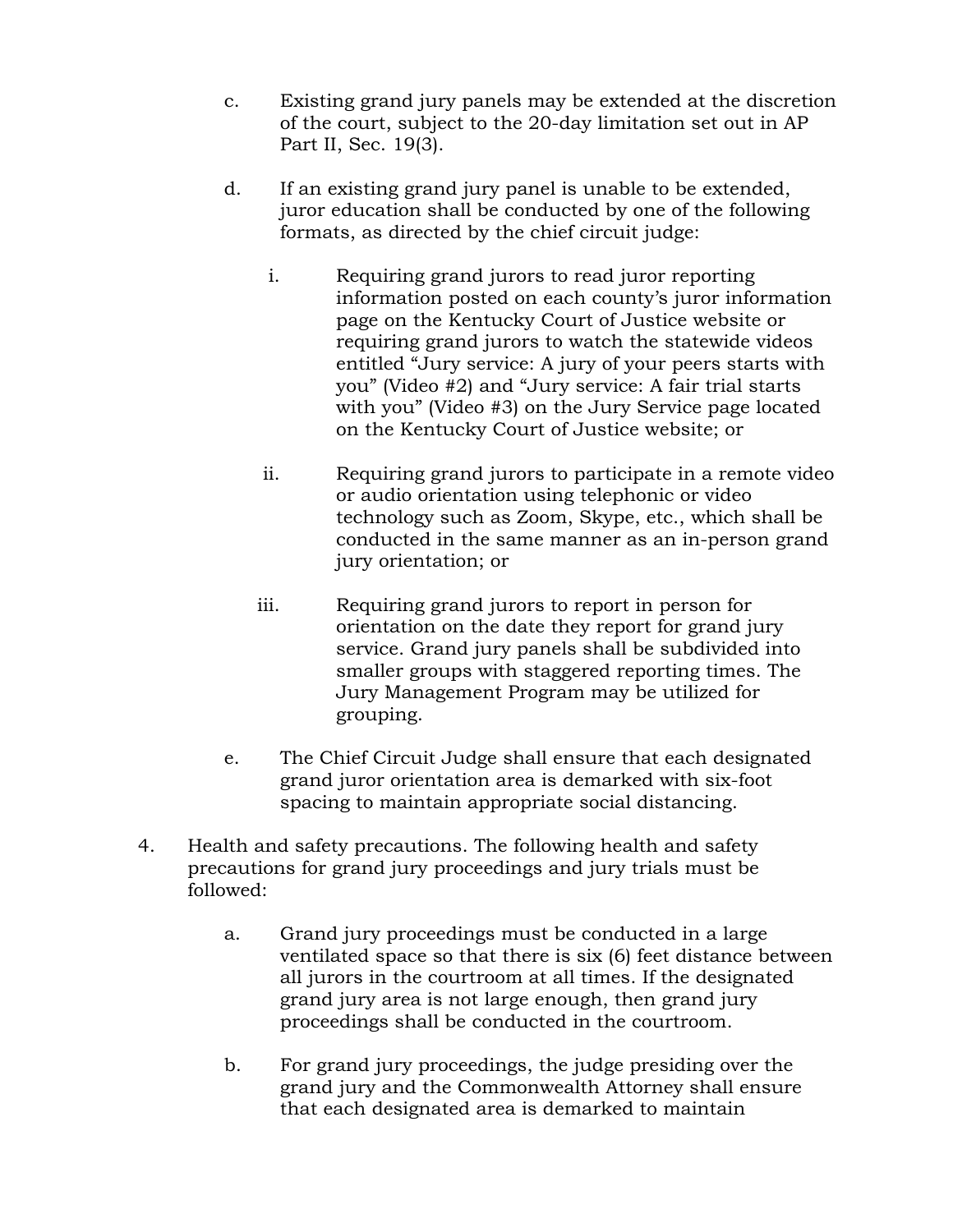appropriate social distancing among witnesses, the Commonwealth Attorney, and grand jurors.

- c. For jury trials, the judge presiding over the trial shall ensure that the courtroom is demarked to maintain appropriate social distancing among and proper use of facial coverings by parties, attorneys, witnesses, jurors, and members of the public or media.
- d. Any space utilized by grand jurors or petit jurors must be configured to maintain appropriate social distancing.
- e. Grand jury proceedings and voir dire must be scheduled so as to reduce the number of individuals entering, exiting, or gathering at a certain time.
- f. At the conclusion of the proceedings, the presiding judge shall ensure the microphones, tables, and other exposed surfaces are thoroughly cleaned and disinfected as provided by the COVID-19 Health and Safety Requirements for the Expansion of Operations for the Kentucky Court of Justice, Administrative Order 2020-55.

### **B. CIVIL MATTERS**

- 1. **Evictions.** All actions for eviction may proceed, except with respect to evictions subject to Public Law 116-136 (the "CARES Act"), the following shall apply:
	- a. In accordance with Section 4024 of the CARES Act, the following provisions shall apply to actions for eviction from "covered dwellings," as defined in subsection (a) of Section 4024, for nonpayment of rent or fees, penalties, or other charges related to nonpayment of rent.
		- i. Thirty days' notice to vacate is required prior to filing an action for eviction. The lessor of a "covered dwelling" shall not require the tenant to vacate until 30 days after the date on which the lessor provides the tenant with notice to vacate; and
		- ii. Fees, penalties, or other charges are prohibited. The lessor of a "covered dwelling" shall not charge a tenant any fees, penalties, or other charges that accrued during the period between March 27, 2020, and July 25, 2020, when those fees, penalties, or other charges are related to nonpayment of rent.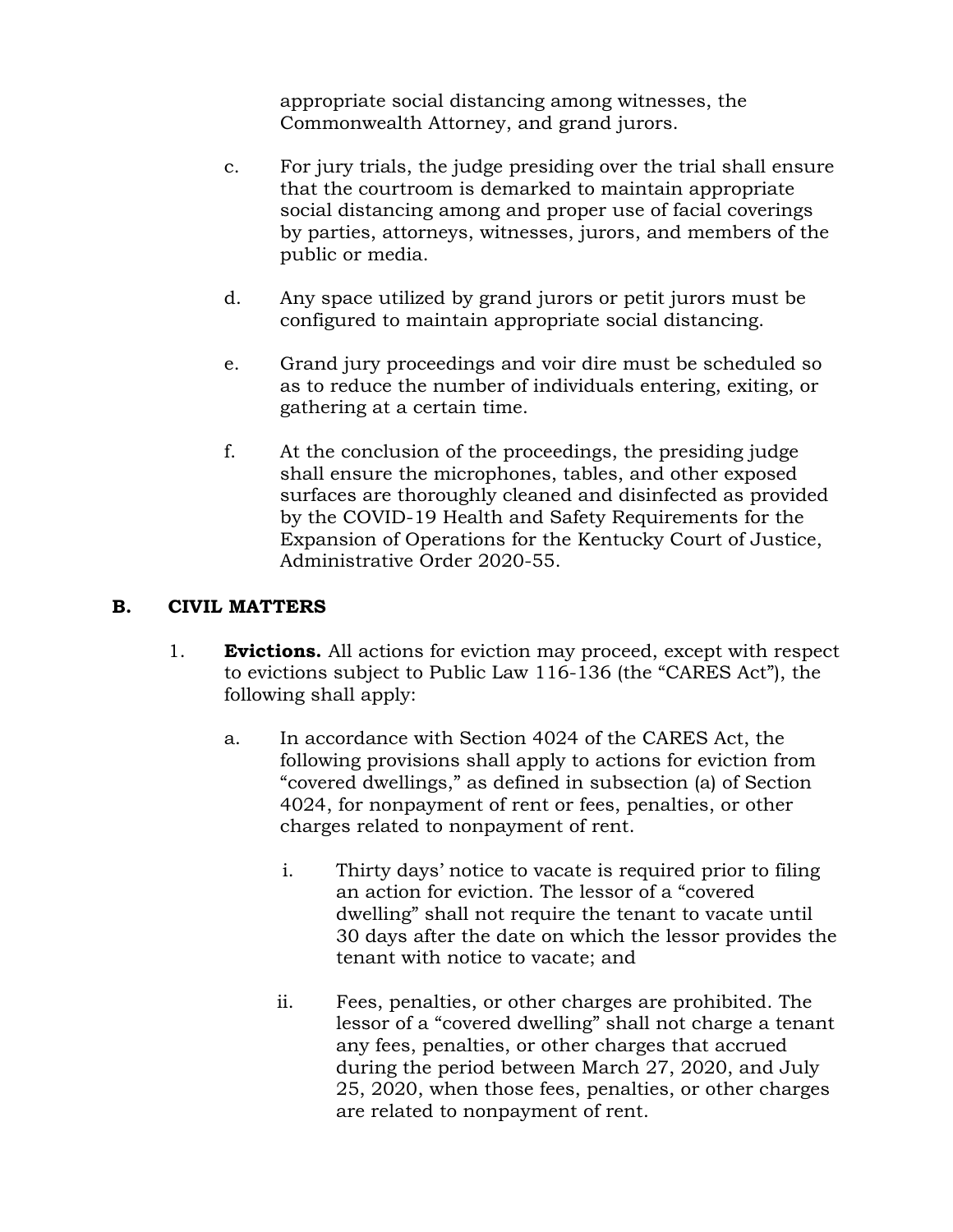- iii. Actions for eviction that were filed prior to March 27, 2020, are not subject to the CARES Act and, therefore, are not subject to the provisions of subsections (i.) and (ii.) above.
- b. In accordance with Section 4023 of the CARES Act, the following provisions shall apply to actions for eviction from "federally backed multi-family properties," as defined in subsection (f) of Section 4023, solely for nonpayment of rent or fees, penalties, or other charges related to nonpayment of rent:
	- i. Evictions and notice to vacate are prohibited during the period of forbearance. Evictions from "federally backed multi-family properties" solely for nonpayment of rent or fees, penalties, or other charges related to nonpayment of rent are prohibited for the duration of the period during which the borrower has received forbearance of its mortgage loan payments, and notice to vacate shall not be issued until after the expiration of the forbearance.
	- ii. Thirty days' notice to vacate is required prior to filing an action for eviction. The multi-family borrower shall not require the tenant to vacate until 30 days after the date on which the borrower provides the tenant with notice to vacate.
	- iii. Fees, penalties, or other charges are prohibited. The multi-family borrower shall not charge a tenant any fees, penalties, or other charges that accrued during the period of forbearance when those fees, penalties, or other charges are related to nonpayment of rent.
- c. Upon the effective date of this Order, all eviction filings must be accompanied by form AOC-1027 ("Verification of Compliance with CARES Act"), verifying that the eviction is not prohibited under the CARES Act. The AOC-1027 shall be filed with every eviction filing, and the circuit court clerk shall reject any such filing unless it is accompanied by the AOC-1027. The fillable version of this form will be available at kycourts.gov on the Legal Forms page under the Resources tab.
- d. Nothing in this Order shall be interpreted to suspend or otherwise excuse an individual's duty to pay rent or to comply with any other obligation under tenancy.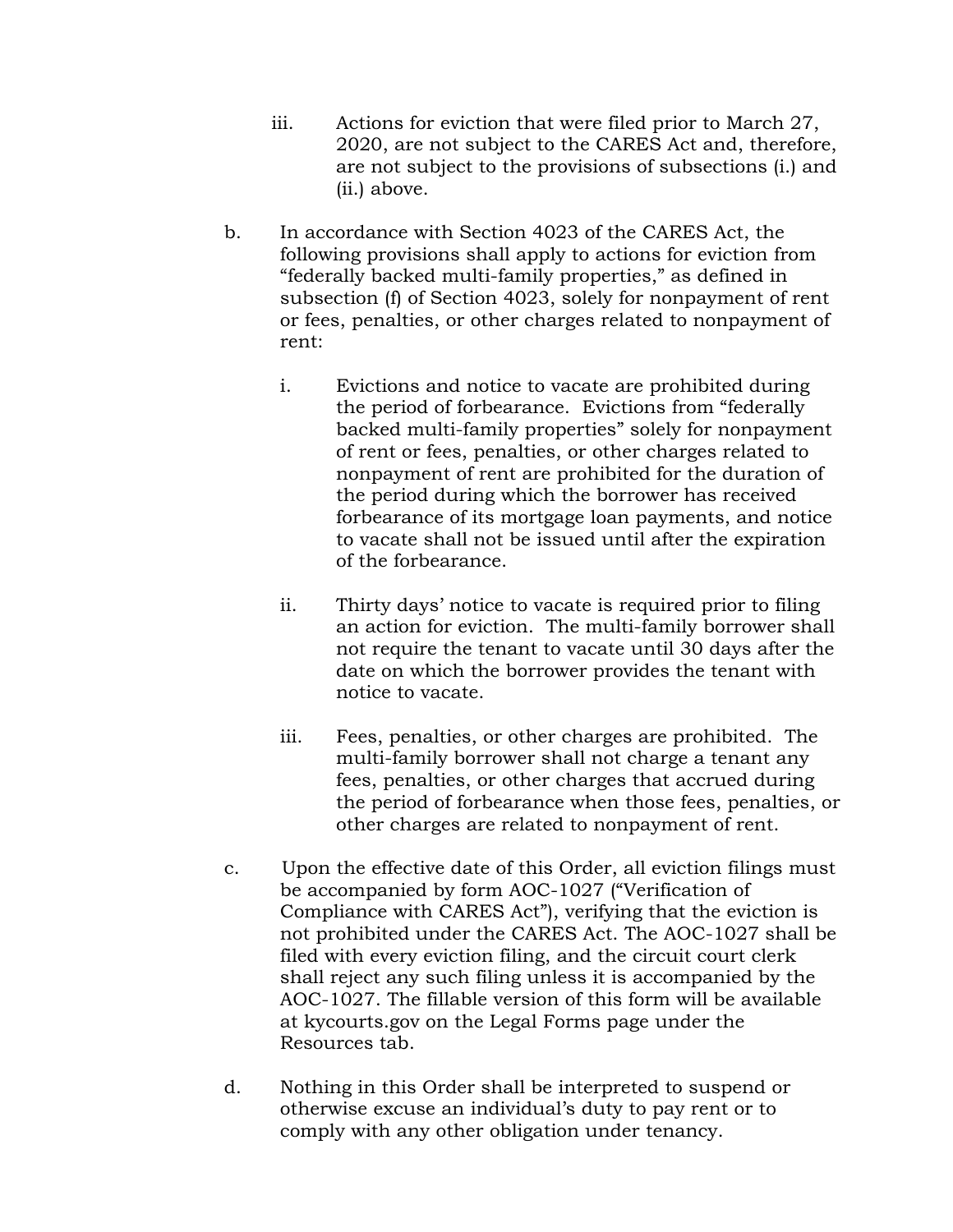- 2. **Judicial Sales**. Upon the effective date of this Order and with the authorization of the Chief Circuit Judge, judicial sales pursuant to Administrative Procedures of the Court of Justice (AP) Part IV may resume.
	- a. All sales conducted in-person must meet the health and safety measures required by Kentucky Supreme Court Administrative Order 2020-55, "Kentucky Court of Justice Response to COVID-19 Emergency – Health and Safety Requirements," including but not limited to, the requirements for facial coverings, limited occupancy capacity, social distancing, and cleaning/disinfecting. The Chief Circuit Judge must ensure that the master commissioner is observing and enforcing the health and safety measures required by Administrative Order 2020-55.
	- b. Notwithstanding AP Part IV, Section 5 (3), when conducting sales in-person, the advertisement shall include a brief description of the COVID-19 health and safety measures that must be observed.

# **C. FAMILY MATTERS**

- 1. **Child Support.** Until October 1, 2020, judges shall give priority to the following child support matters:
	- a. Cases that are determining paternity;
	- b. Cases establishing initial child support obligations;
	- c. Cases that are being reopened; and
	- d. Cases in which the obligee's *only financial support* is income from employment or unemployment benefits, maintenance support, non-public benefits, or child support.

All other child support matters shall be continued until after October 1, 2020, unless a judge determines in his or her discretion that a matter requires prompt attention.

# **D. CRIMINAL MATTERS**

- 1. **Show Cause Dockets.** All show cause dockets for payment of fines and court costs shall be scheduled no sooner than November 1, 2020.
- 2. **Bench Warrants.** Judges should continue to issue summonses or notices to appear in lieu of bench warrants, unless the judge has